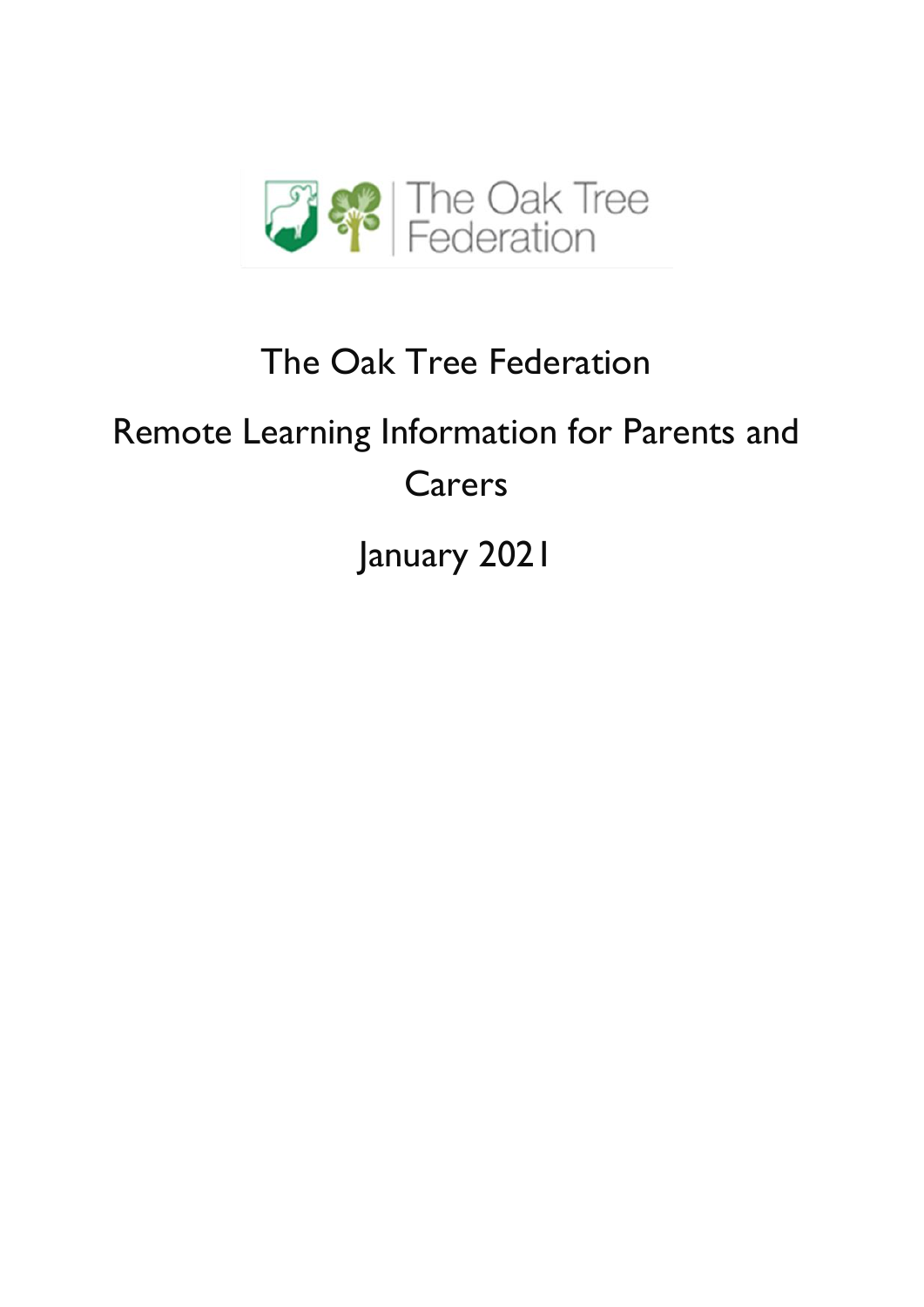## **Remote education provision: information for parents and carers**

This information is intended to provide clarity and transparency to pupils, and parents or carers about what to expect from remote education where national or local restrictions require entire cohorts (or bubbles) to remain at home.

For details of what to expect where individual pupils are self-isolating, please see the final section of this page.

### **The remote curriculum: what is taught to pupils at home**

A pupil's first day or two of being educated remotely might look different from our standard approach, while we take all necessary actions to prepare for a longer period of remote teaching.

#### **What should my child expect from immediate remote education in the first day or two of pupils being sent home?**

Children will be provided with home learning on the e-schools learning platform. Every child has their own login and work is uploaded to their class page. In the case of a child not being able to access online material, paper copies of learning will be provided- parents or carers can request this through the class teacher or through the school office.

#### **Following the first few days of remote education, will my child be taught broadly the same curriculum as they would if they were in school?**

If the school is closed during a national lockdown or due to tier restrictions, the children will be provided with the same curriculum for remote learning as those children who are in school due to being vulnerable or a child of a critical worker. We will continue to teach the same curriculum remotely as we do in school and this will be linked to the whole school topic. Maths and English will continue to be linked to the termly objectives. Topic activities will be planned using the school's cross curricular approach and will be linked to the skills planned in for the term

## **Remote teaching and study time each day**

#### **How long can I expect work set by the school to take my child each day?**

We expect that remote education (including remote teaching and independent work) will take pupils broadly the following number of hours each day:

| Key Stage I | EYFS/KSI — minimum is 3 hours |
|-------------|-------------------------------|
|             |                               |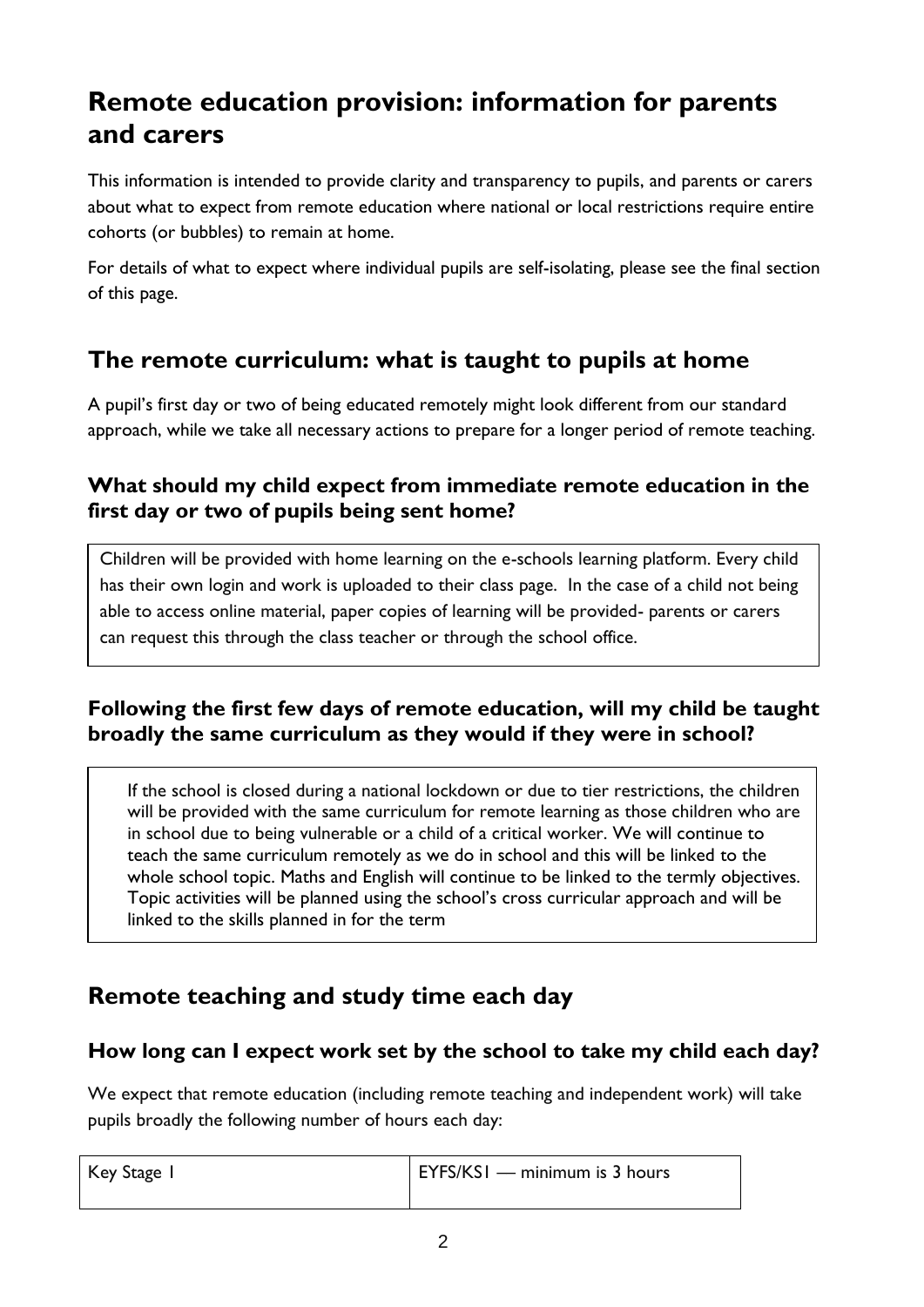This is the expected amount of time the children should be taking part in their learning and follows the guidance from the DFE. The remote learning planned is equivalent in length to the core teaching pupils would receive in school and will include both live direct teaching time, and time for pupils to complete tasks and assignments independently. We will use a range of approaches for the children to have the minimum number of hours of learning provided.

**Live Online Lessons**: Teachers will deliver a daily online teaching session via Zoom. These will be planned in for a regular time for each class to ensure that the sessions do not overlap to allow siblings to attend, if they are sharing technology.

**Reading**: Children will use books within their homes as well as have access to Oxford Owl, Phonics Play and stories online.

**Online apps**: Children will be encouraged to complete tasks on apps which the school has access to: Mathletics, TT Rockstars.

**Independent learning activities**: Children will be set independent tasks on the e-schools platform linked to the whole school topic. Some activities will be linked to the live learning sessions.

**Online Resources**: There will be other online links to support the learning being provided: Joe Wicks, Cosmic Kids, CBBC website, White Rose maths videos, Go Noodle. In addition to this, teachers will also direct the children to programmes or links, which have relevance to their learning.

### **Accessing remote education**

#### **How will my child access any online remote education you are providing?**

Children will access learning on the e-schools learning platform which can be accessed through the school website. Each child had their own username and password to access their class pages. This platform provides a secure learning environment for the children to access the teacher input being provided, the activities being set and direct contact with their teacher and class.

Online teaching sessions will be delivered using Zoom and links will be sent to families via email.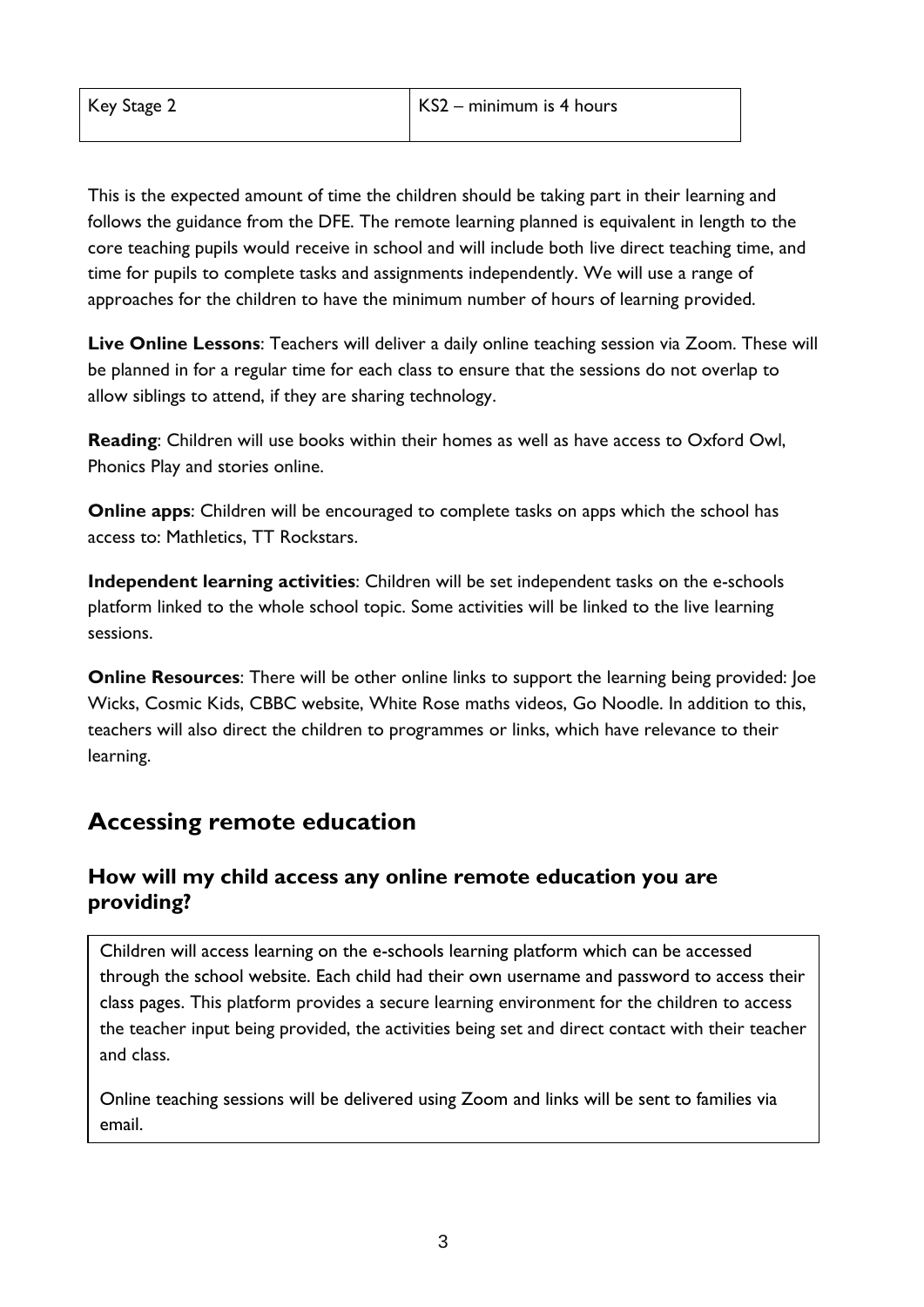#### **If my child does not have digital or online access at home, how will you support them to access remote education?**

We recognise that some pupils may not have suitable online access at home. We take the following approaches to support those pupils to access remote education:

- If there is no digital device within the house (smart phone, tablet, laptop, desktop computer etc) or limited availability, parents and carers are encouraged to contact the school office, where we can arrange for a school device to be borrowed.
- If pupils do not have online access, printed learning packs can be collected from the school office. Parents and carers are encouraged to contact the class teacher or school office to request printed materials. If materials cannot be collected from school, they can be delivered or posted out at the request of parents.
- Pupils can be provided with an exercise book to store home learning, which can be shared when we return to school. If collecting paper copies from school, the previous week's work can be dropped off to share with their teachers.
- Photos of home learning can be emailed to teachers via the school office.

#### **How will my child be taught remotely?**

i<br>I

We use a combination of the following approaches to teach pupils remotely:

- Children will be expected to login to Zoom and attend a daily live lesson with their teacher.
- Children will be provided a daily maths and English teaching sequence and learning task. There will be a weekly grid of topic-based tasks linked to other areas of the curriculum.
- White Rose Maths teaching videos may be included in the daily maths lesson.
- Commercially available websites will be used to support teaching specific subjects or areas, including video clips or sequences.
- Children will be provided with hands on activities to support topic work and Thrive activities to support mental health and wellbeing whilst at home.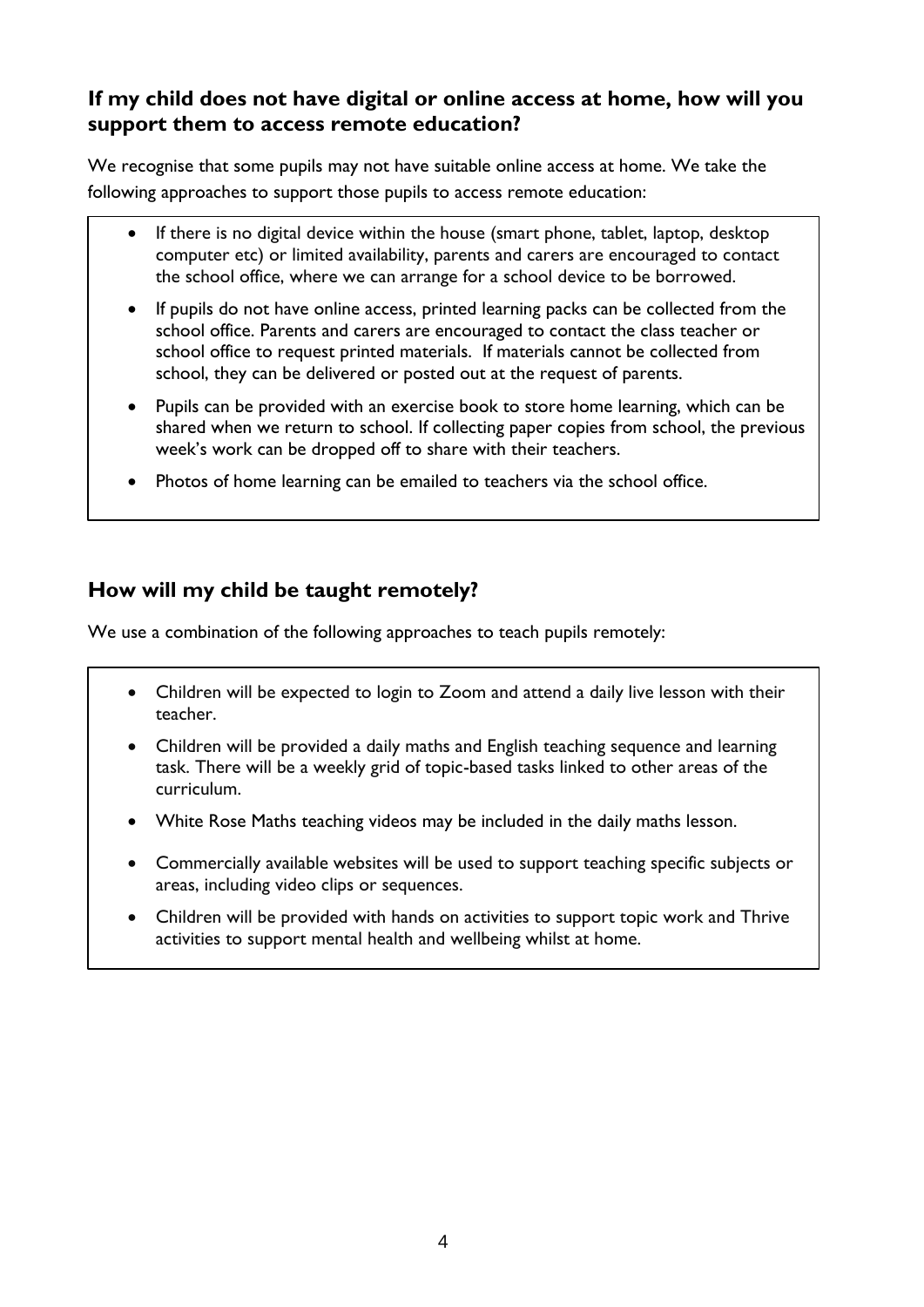## **Engagement and feedback**

#### **What are your expectations for my child's engagement and the support that we as parents and carers should provide at home?**

- Pupils are expected to log in each day to access their learning. They should complete as many tasks as they can.
- Pupils are expected to attend the daily live lesson with their teacher and engage with any other live intervention sessions they are invited to, during the day.
- It is important that your child maintains their normal routine for a school day and it might be helpful to set a daily schedule to help keep everyone on track.
- Make sure that they have all of the equipment they need to start their learning and that their device is charged and connected to the WIFI.
- Try and make sure they have a quiet place for their work. We know this is not always easy in a busy home.
- Help your child to log in and support them in accessing the learning, if they need any help.
- Don't feel that you have to teach your child, but do try to help them understand the content. Encourage children, depending on their age and stage, to contact the class teacher, if they need further support.
- Make sure you check in on them regularly and ensure they take breaks.
- Check that completed work has been uploaded to their online learning space.
- If present, parents should be a quiet observer during live sessions and remain off camera

#### **How will you check whether my child is engaging with their work and how will I be informed if there are concerns?**

- A member of staff will track who has accessed their online learning on a daily basis.
- Registers are taken by a member of staff on each Zoom call and children who are regularly missing are tracked by teachers. This information is shared with Mrs West or Mrs Brown
- If a child is not engaging with their learning, a member of staff will email or call the parents or carers to discuss obstacles and support that can be put in place.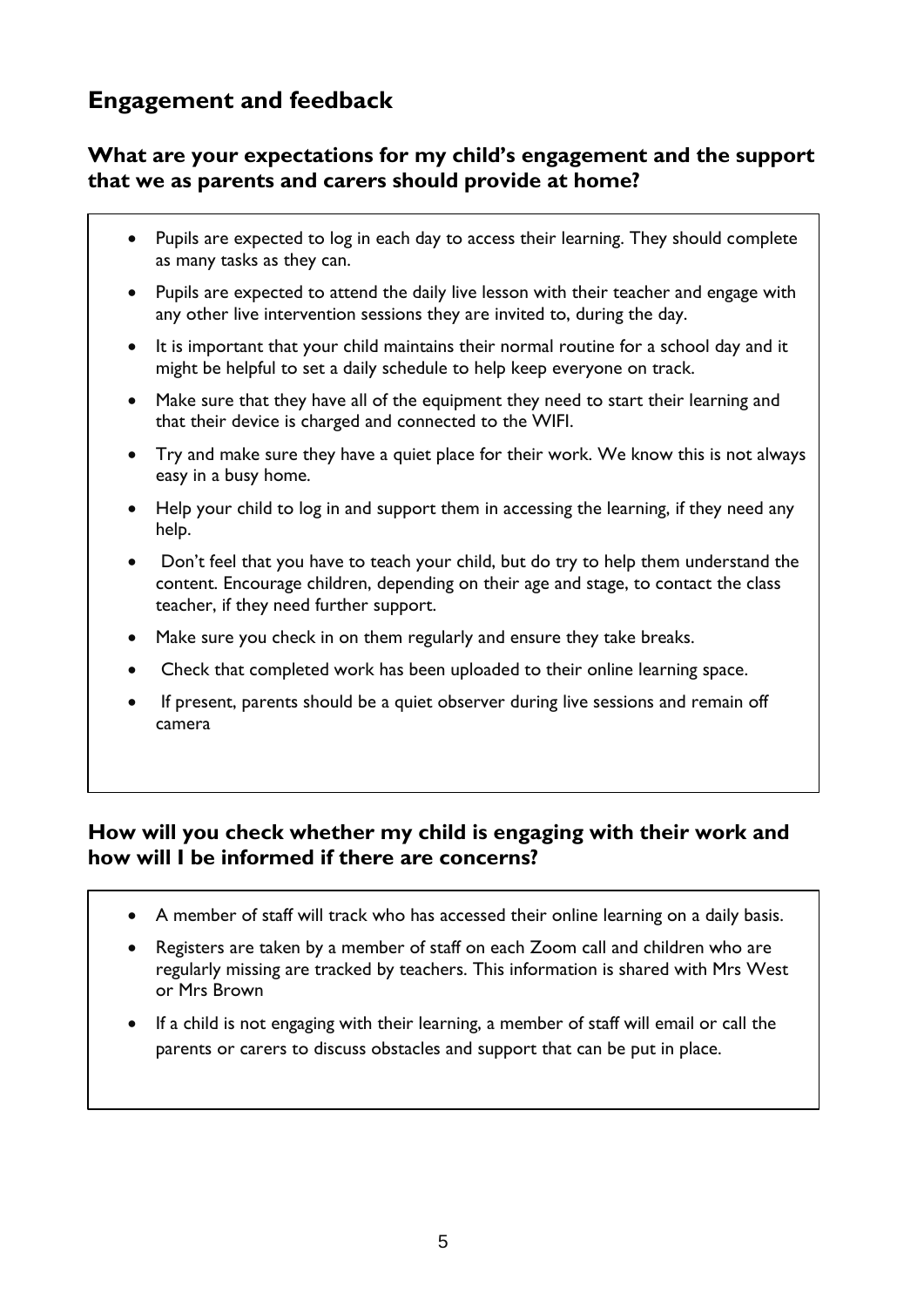#### **How will you assess my child's work and progress?**

Feedback can take many forms and may not always mean extensive written comments for individual children. For example, whole-class feedback or quizzes marked automatically via digital platforms are also valid and effective methods, amongst many others. Our approach to feeding back on pupil work is as follows:

- Home learning can be uploaded to the child's file on the e-schools platform
- Staff will give detailed feedback on 3 pieces of learning per week using the message facility on the learning platform.
- All other tasks uploaded will be acknowledged by the teacher and the ongoing effort will be recognised.
- There will be a sharing session once a week, during a live online session and verbal feedback will be given by teaching staff.
- Examples of work will be shared regularly through the school newsletter.

## **Additional support for pupils with particular needs**

#### **How will you work with me to help my child who needs additional support from adults at home to access remote education?**

We recognise that some pupils, for example some pupils with special educational needs and disabilities (SEND), may not be able to access remote education without support from adults at home. We acknowledge the difficulties this may place on families, and we will work with parents and carers to support those pupils in the following ways:

- Where appropriate, outside agencies will meet children face-to-face or virtually, if the child is in school.
- Where the child has an INA, arrangements will be made for regular contact via Zoom, to provide ongoing contact and support with activities differentiated for the pupil
- Where children would normally receive additional support from SEND agencies, the SENCO will plan for those to continue virtually.
- The SENCO will have regular contact with families to provide support in managing home learning and providing a differentiated learning plan, where relevant
- EYFS will have daily Zoom lessons, focusing on handwriting, phonics and early maths. Reading packs will be made available to collect from school to support reading progression. Home learning will be based on hands on, exploratory activities that can be child led.
- Intervention support sessions via Zoom, for some small groups have been set up by class teachers with either themselves or their support staff. These are for catch up programmes or those who struggle with the (larger size) class live lesson.